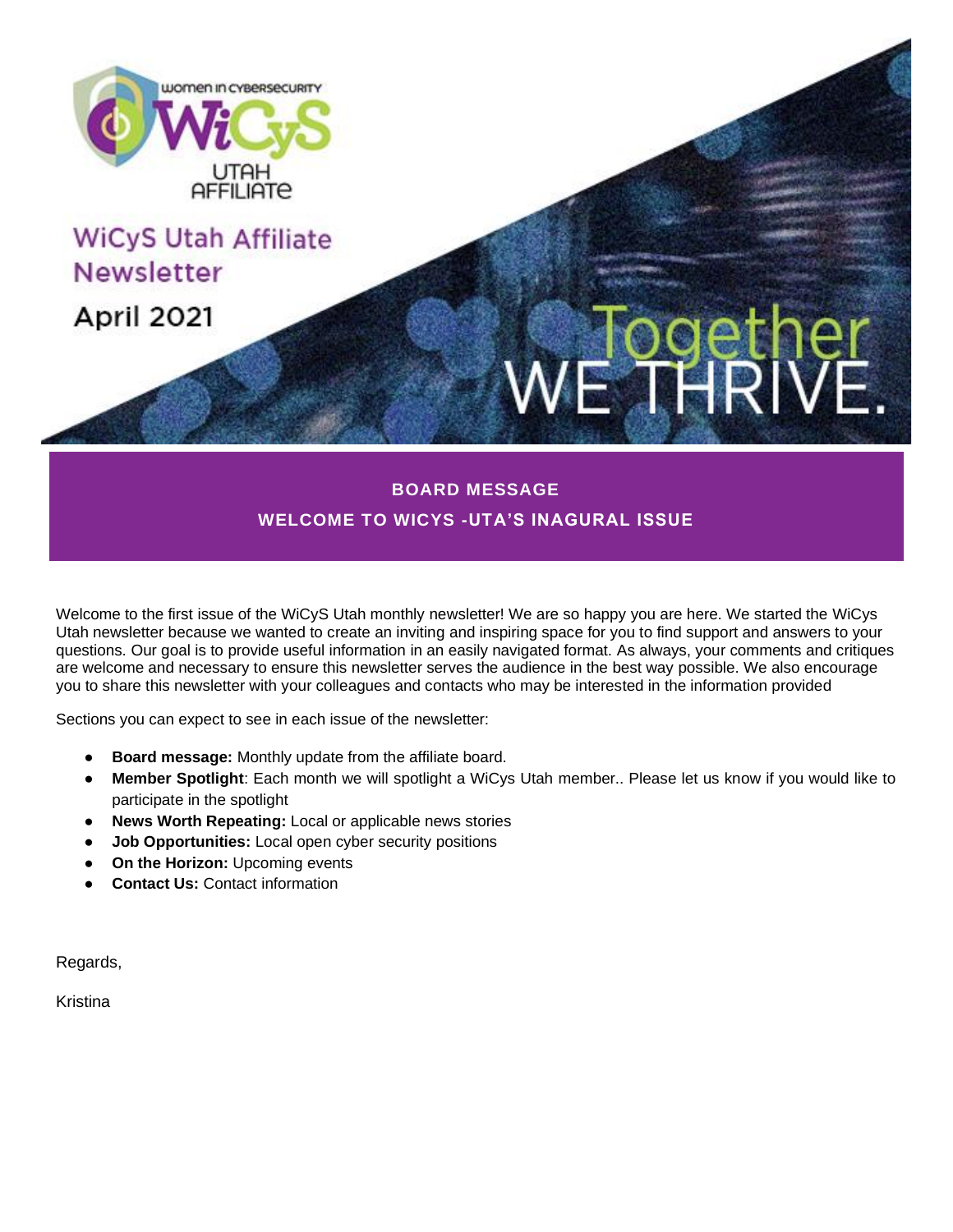## **MEMBER SPOTLIGHT**

#### **Elizabeth Beauchman**

Elizabeth Beauchman is the Sr. Director of Identity and Access Management within the Security organization at HealthEquity. She is responsible for the strategy and execution of the Identity and Access Management (IAM) and Privileged Access Management (PAM) Program. She currently devotes a great deal of her attention to the IAM and PAM maturation and implementation, streamlining processes, improving authentication and authorization, creating IAM awareness through the support of executive leadership and team members, and championing change via an IAM aware culture within HealthEquity. Elizabeth has spent the bulk of her career in Cyber Security IAM originations, within financial services and is now pairing financial services and healthcare at HealthEquity. She grew an appreciation for IAM while leading large offshore operations



organizations. She quickly noted how impactful thoughtful access and identity solutions can simplify and streamline business processes, enhance the user and client experience, and mitigate and reduce risk. Elizabeth has a wellestablished track record of building strong teams and is always willing to accept new challenges in an effort to strengthen security within an organization.

Elizabeth currently lives in Scottsdale, Arizona. She graduated with a degree in Political Science and then went on to earn a Master of Business Administration. Elizabeth has a passion for learning, travel, sports, volunteering, and spending time with family and friends. In her time away from work you can often find her at a trailhead, running, or doing something active outside. In addition, she loves to volunteer and work with young girls and women in an effort to a make a meaningful impact and foster empowerment for the future.

#### ∙ **Briefly describe what you do all day.**

I spend most of my day driving the IAM strategy and roadmap, working across the organization to improve processes and depth of IAM and PAM control, addressing organization wide risks and issues, and partnering with internal and external audit**.**

## ∙ **What's the best thing about cyber security, what is the hardest?**

If you ask me what's the best and worst thing about Cyber Security I will tell you - constant change and a challenge. You will never be bored and there will always be a new puzzle to solve or new challenge to take on.

#### ∙ **Fill in the blank: I once met…**

A family of angry javelinas in my neighborhood and I have never run so fast.

#### ∙ **What inspires you?**

I am inspired by the opportunities to make positive and meaningful changes, build strong teams, and helping others grow personally and professionally

## ∙ **What are five words (or less) of advice for others in your profession?**

Continually ask how and why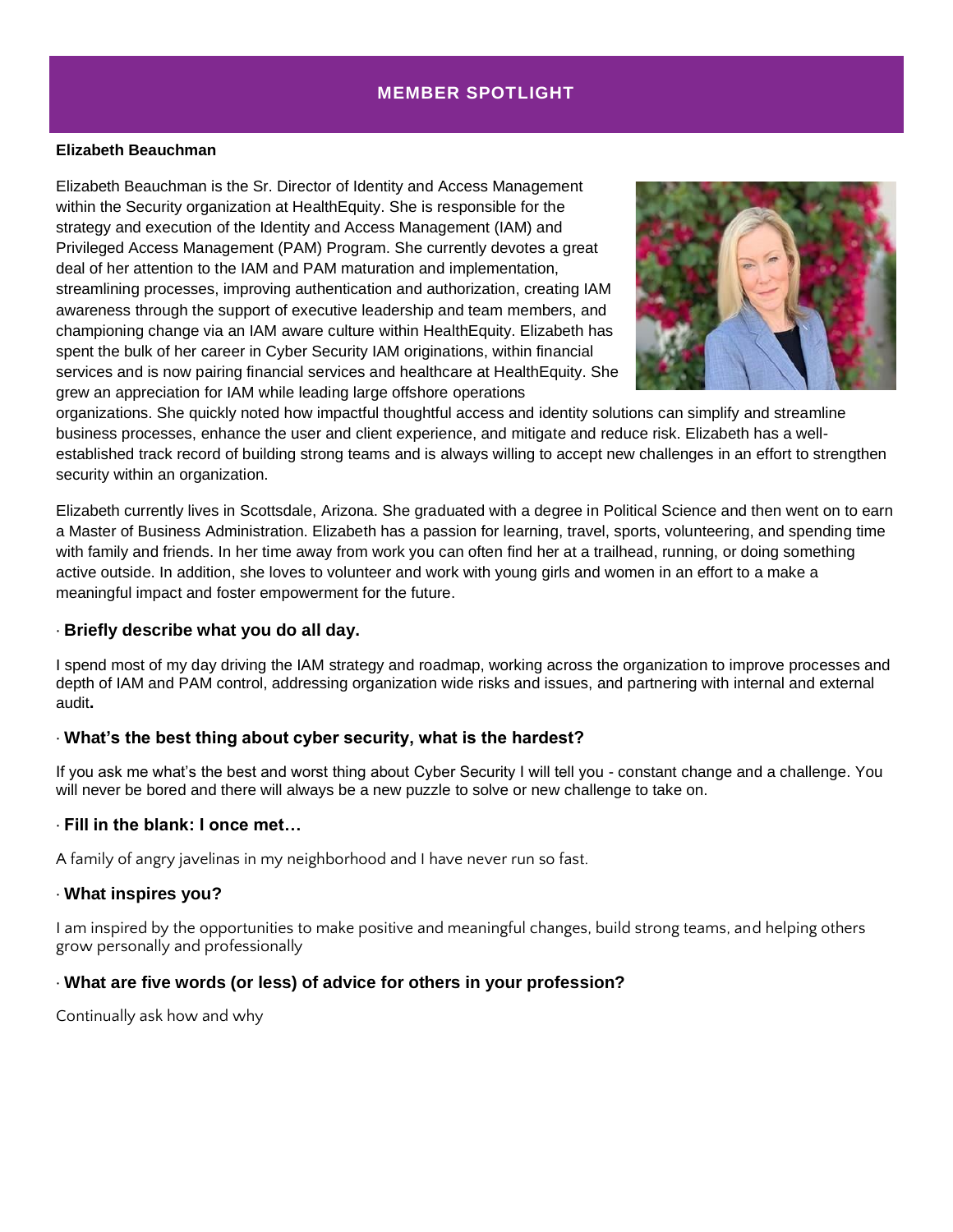## **NEWS WORTH REPEATING**



updated frequently throughout the year.

#### **Facebook's Return to Work Program**

**F**acebook is launching its Return to Work program for the fourth year, and they are looking for people who have had a career break of 2 or more years to join the Spring group of Returners! This supportive environment is the perfect place for those with a career break to reemerge in their professional careers.

To learn more, we recommend reading this article **[\(https://lnkd.in/gzTU8Vf\)](https://nam11.safelinks.protection.outlook.com/?url=https%3A%2F%2Flnkd.in%2FgzTU8Vf&data=04%7C01%7Ckbelnap%40healthequity.com%7Ca2513b27aff94396e08c08d8f9533cf8%7Cc5d0ad888f9343b89b7cc8a3bb8e410a%7C0%7C1%7C637533483192530832%7CUnknown%7CTWFpbGZsb3d8eyJWIjoiMC4wLjAwMDAiLCJQIjoiV2luMzIiLCJBTiI6Ik1haWwiLCJXVCI6Mn0%3D%7C2000&sdata=VpxiUNmAZQwSz8goo3G1uoqCLkmoDNpZ%2FVIqjCLWGdo%3D&reserved=0)**, which details the stories of three Returners as they successfully transitioned into roles at Facebook after graduation. For those ready to apply, we encourage reviewing our careers site **[\(https://lnkd.in/gErVR4G\)](https://nam11.safelinks.protection.outlook.com/?url=https%3A%2F%2Flnkd.in%2FgErVR4G&data=04%7C01%7Ckbelnap%40healthequity.com%7Ca2513b27aff94396e08c08d8f9533cf8%7Cc5d0ad888f9343b89b7cc8a3bb8e410a%7C0%7C1%7C637533483192540830%7CUnknown%7CTWFpbGZsb3d8eyJWIjoiMC4wLjAwMDAiLCJQIjoiV2luMzIiLCJBTiI6Ik1haWwiLCJXVCI6Mn0%3D%7C2000&sdata=dRcNXfUbxTSpwGUMt6swblXg1RtNXWycd3hjPvl21Yw%3D&reserved=0)** regularly, as roles are



**Lorem ipsum dolor sit amet, consectetur adipiscing elit.** Aenean posuere porta ipsum semper posuere. Etiam eget placerat urna, id tincidunt nulla. In hac habitasse platea dictumst. Quisque id ante dolor. Quisque mattis, turpis vel pulvinar scelerisque, ante risus aliquam velit, eu fringilla risus nulla ac tortor. Donec id facilisis felis. Integer ac aliquet mi. Morbi tortor turpis, commodo in eros tincidunt, rutrum faucibus diam. Donec urna nisi, efficitur eu consectetur laoreet, aliquam tincidunt nulla. Aliquam at ipsum semper mi efficitur placerat. Fusce sagittis quam at volutpat tempus. Suspendisse fermentum pretium ante, ac egestas massa posuere non. Sed consectetur congue quam eget tincidunt.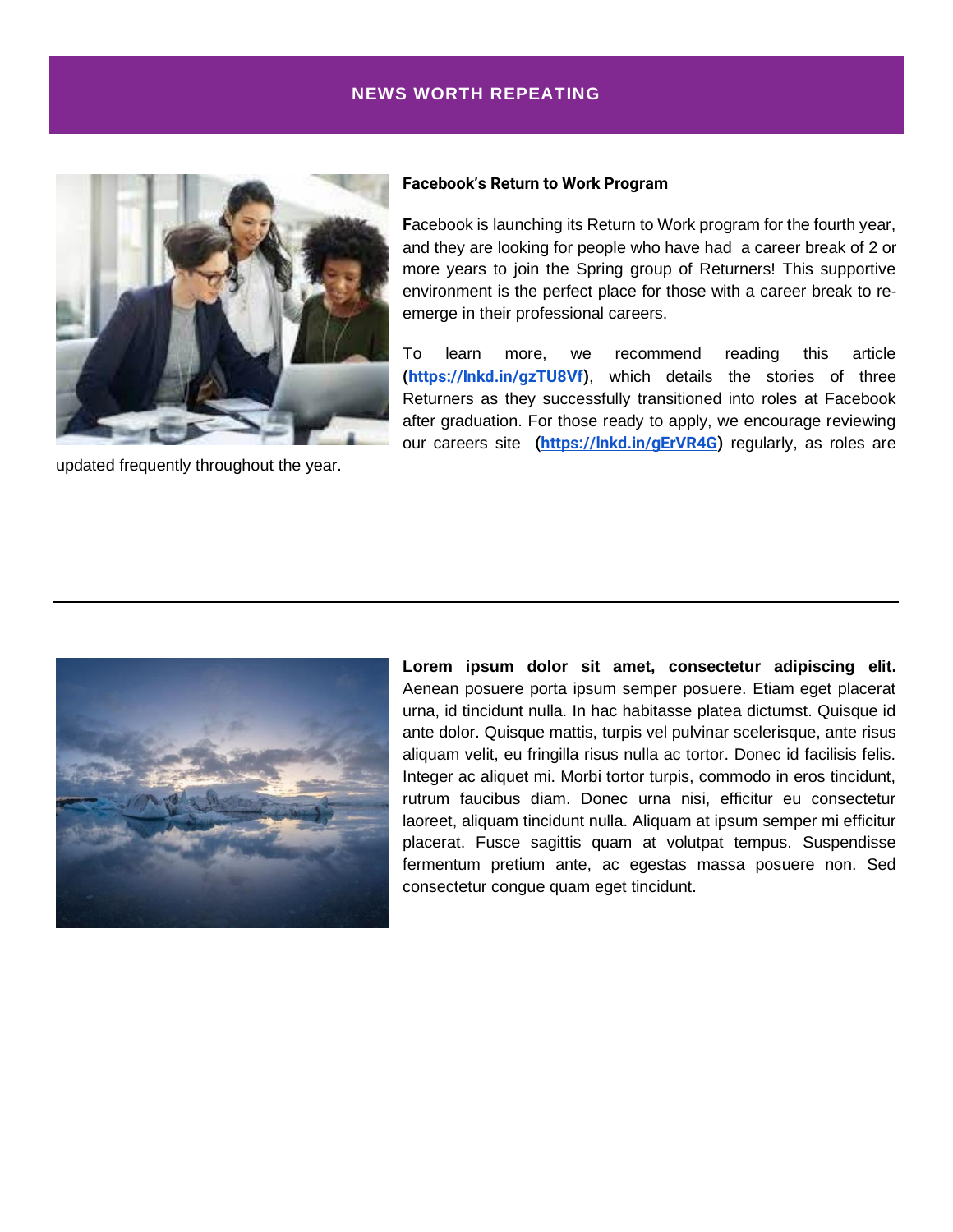## **JOB OPPORTUNITIES**

| <b>HealthEquity</b>      |             |
|--------------------------|-------------|
| Pam Sr. Engineer         |             |
| <b>PAM Engineer</b>      |             |
| Sr. Security Analyst     |             |
| Sr security Engineer     |             |
|                          |             |
| <b>Contact:</b>          |             |
| jgiffin@healthequity.com |             |
| Company                  | Company     |
| Job Title 1              | Job Title 1 |
| Job Title 2              | Job Title 2 |
| Job Title 3              | Job Title 3 |
|                          |             |
| Company                  | Company     |
| Job Title 1              | Job Title 1 |
| Job Title 2              | Job Title 2 |
| Job Title 3              | Job Title 3 |
|                          |             |
| Company                  | Company     |
| Job Title 1              | Job Title 1 |
| Job Title 2              | Job Title 2 |
| Job Title 3              | Job Title 3 |
|                          |             |